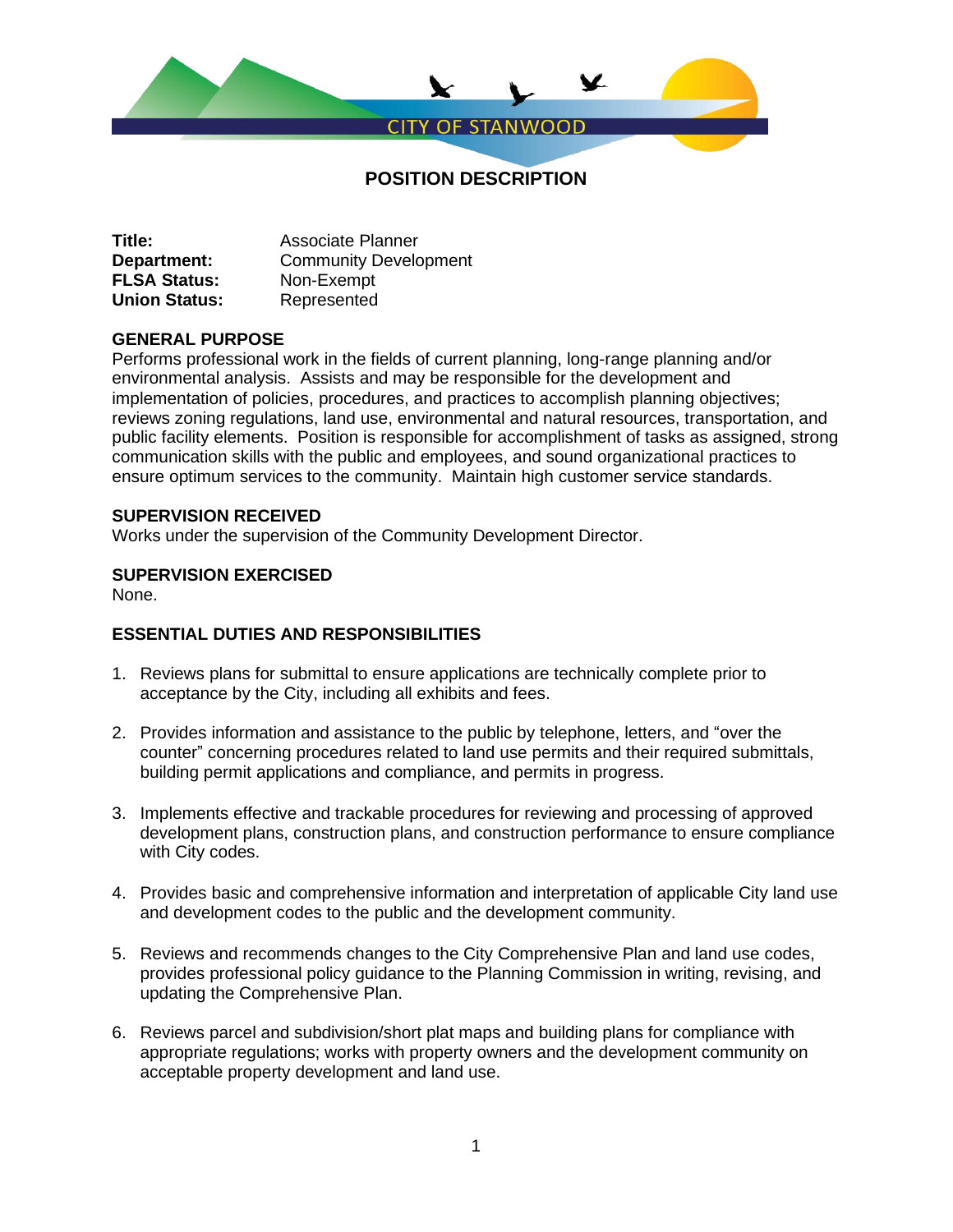

- 7. Assists in processing land use permits such as shoreline, zoning, conditional use, variances, rezones, and comprehensive plan amendments, site plans, subdivisions and short plats; and assists in preparing reports and recommendations. Attends public hearings before the City Planning Commission and City Hearing Examiner.
- 8. Coordinates project activities with other staff, City departments, county and state agencies and the Planning Commission. Compiles information and makes recommendations on special studies. Prepares planning reports.
- 9. Prepares and processes public notifications for project applications, including but not limited to completing mailings, posting of project sites and various other locations, forwarding to official City newspaper, and sending to various other agencies and departments.
- 10. Provides support to the Planning Commission by preparing agendas, packets, coordinating schedules, attending meetings, taking minutes and other support as required.
- 11. Inputs and edits spatial and attribute data, conducts simple to complex spatial analysis, prepares maps using ArcView, ArcGIS or other GIS software.
- 12. Provides information to the Communications Manager to update the Community Development Department's City webpage.
- 13. Performs other duties as assigned.

#### **PERIPHERAL DUTIES**

- 1. Serves as a resource to the Mayor, City Administrator and Community Development Director.
- 2. Serves on various committees, as appointed, and maintains professional associations with building industry organizations and rating bureaus. Attends professional development workshops and conferences.
- 3. Participates in department's team functions and assists in developing programs to enhance customer focused community services, Building Division functions and other initiatives.
- 4. Establishes and maintains effective and cooperative working relationships and teamwork with City staff, public officials, business representatives and the public in a courteous, fair, tactful, timely and helpful manner even during stressful situations.
- 5. Ensures a customer service attitude is an integral part of the planning process.
- 6. Assists other City departments, as needed.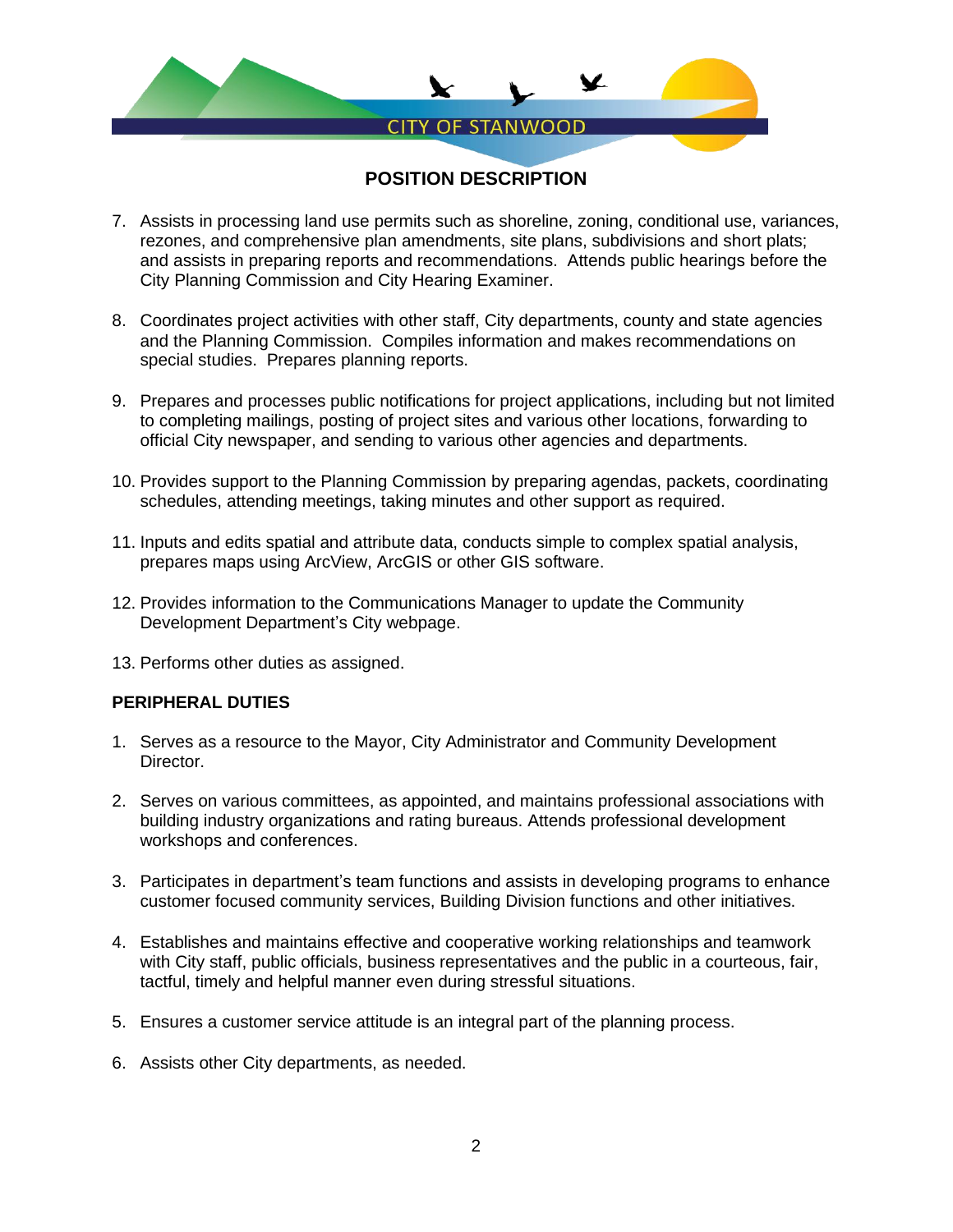

## **DESIRED MINIMUM QUALIFICATIONS**

### Education and Experience:

- Graduation from a four-year college or university with major course work in Urban or Regional Planning, Geography, Environmental Studies, Public Administration or closely related field; and
- Two (2) years of professional planning experience; and
- Proficient use of desktop/laptop computers, associated software programs, and relevant office and field equipment, including some familiarity with Geographic Information Systems (GIS) mapping and database programs.
- Any equivalent combination of related education and experience necessary to perform the essential functions of the position.

## Necessary Knowledge, Skills and Abilities:

- Knowledge of local planning, zoning and development codes and municipal governmental procedures.
- General knowledge of the modern trends in literature in the field of planning.
- Knowledge of Shoreline Management Act, State Environmental Policy Act, Growth Management Act, and municipal land use, zoning, annexation and subdivision statues.
- Knowledge of PC computers and word processing/database software.
- Knowledge of essential principles of Geographic Information Systems (GIS) and graphic design.
- Understanding of applicable federal, state, and local laws, codes, ordinances and standards pertinent to municipal planning, development and environmental quality.
- Ability to communicate effectively, both orally and in writing.
- Ability to work comfortably with commissions, elected officials, and ad-hoc citizen groups in a conference environment as well as in public assemblies and meetings.
- Ability to handle stressful situations and effectively deal with difficult or angry people.
- Ability to provide quality customer service to the public, demonstrating a professional and can-do attitude while administering City regulations.
- Ability to perform at a level commensurate with length of service.
- Ability to produce a quality work product in a timely and efficient manner.
- Ability to manage multiple tasks at one time and follow through on commitments.
- Ability to use good judgment in making decisions.
- Ability to work as a member of and support a team, treating others fairly and consistently and exhibiting a positive attitude.
- Ability to follow rules provided by the City's Code of Conduct and Personnel Policy.

## **EQUIPMENT USED**

Personal computer, including word processing and permit software, motor vehicle, phone, mobile phone, copier and fax machine.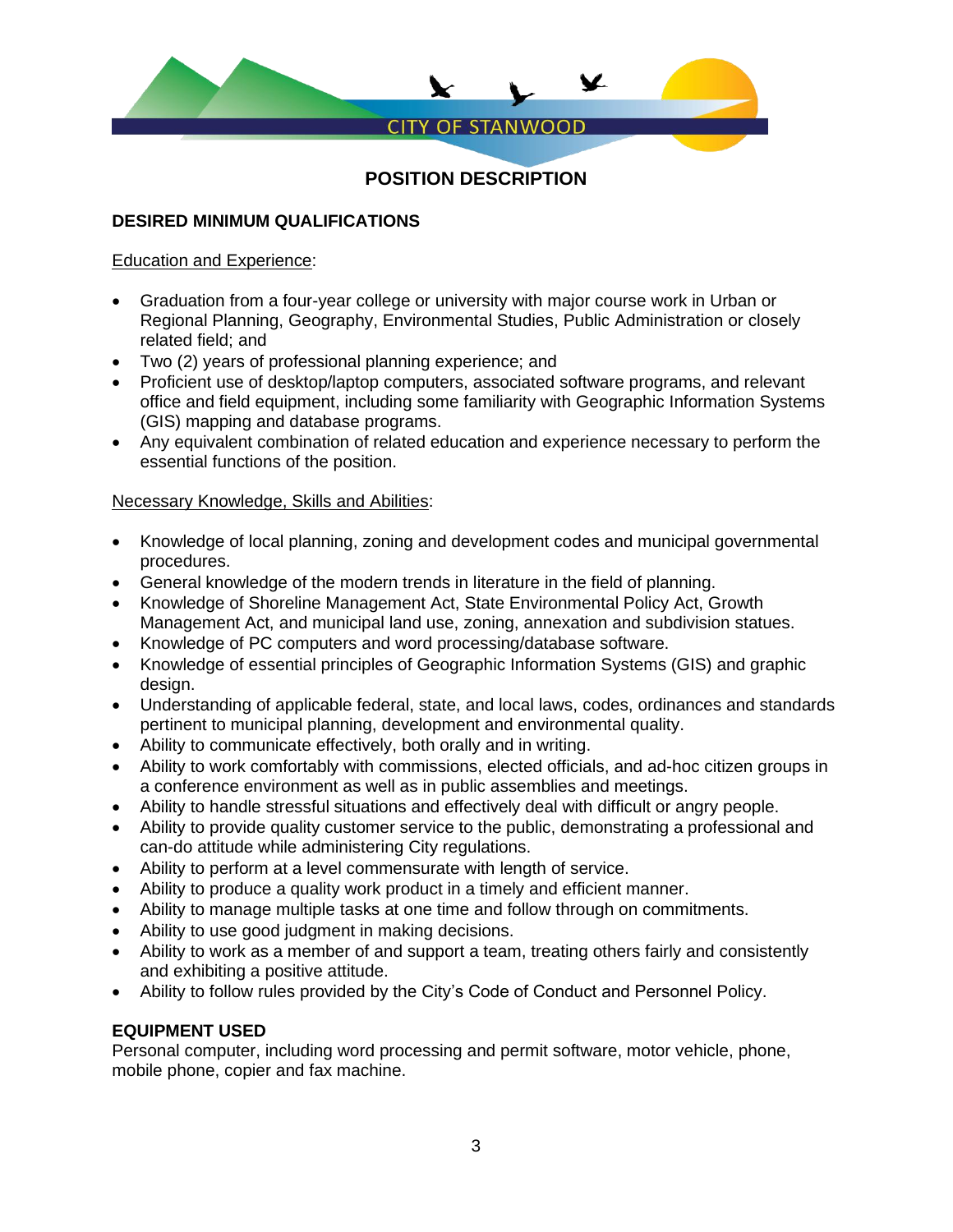

## **SPECIAL REQUIREMENTS**

- Washington State Driver's License, or ability to obtain one within 30 days, and an acceptable driving record is required.
- Experience and training in Geographical Information Systems (GIS), ArcReader, ArcGIS desktop or other GIS applications.

#### **JOB TITLE**

At the discretion of the Community Development Director and the Mayor's concurrence, the Director may change the job title from Associate Planner to Associate Planner/GIS Analyst if the individual has been employed with the City for at least one year and utilizes GIS at least 10% of their time throughout the year.

#### **PHYSICAL DEMANDS**

The physical demands described here are representative of those that must be met by an employee to successfully perform the essential functions of this job. Reasonable accommodations may be made to enable individuals with disabilities to perform the essential functions.

While performing the duties of this job, the employee is frequently required to sit and talk or hear, use hands to finger, handle, feel or operate objects, tools or controls and reach with hands and arms. The employee is occasionally required to walk.

The employee must occasionally lift and/or move up to 25 pounds. Specific vision abilities required by this job include close vision and the ability to adjust focus.

## **WORK ENVIRONMENT**

The work environment characteristics described here are representative of those and employee encounters while performing the essential functions of this job. Reasonable accommodations may be made to enable individuals with disabilities to perform the essential functions.

The work environment is primarily an indoor office. While performing the duties of this job, the employee occasionally work in outside weather conditions. The employee is occasionally exposed to wet and/or humid conditions or airborne particles.

The noise level in the work environment is moderately noisy.

#### **SELECTION GUIDELINES**

Formal application, review of education and experience, oral interview, background and reference check, job related tests may be required.

The duties listed above are intended only as illustrations of the various types of work that may be performed. The omission of specific statements of duties does not exclude them from the position if the work is similar, related, or a logical assignment.